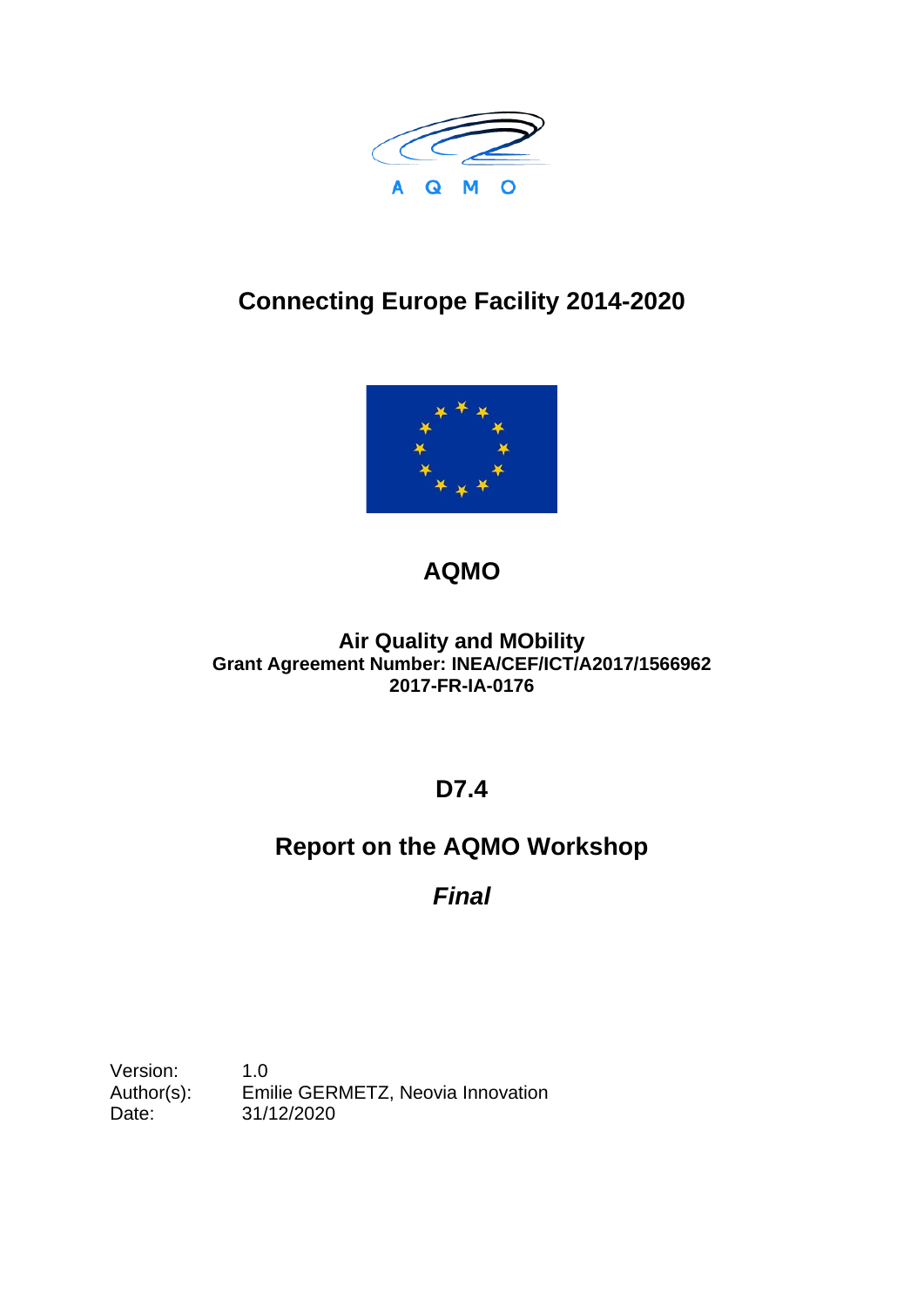## **Project and Deliverable Information Sheet**

| <b>AQMO Project</b> | Project Ref. Nº: INEA/CEF/ICT/A2017/1566962    |                                        |  |  |  |
|---------------------|------------------------------------------------|----------------------------------------|--|--|--|
|                     | <b>Project Title: Air Quality and Mobility</b> |                                        |  |  |  |
|                     | Project Web Site: http://aqmo.irisa.fr/        |                                        |  |  |  |
|                     | Deliverable ID: <d7.4></d7.4>                  |                                        |  |  |  |
|                     | <b>Dissemination Level:</b>                    | <b>Contractual Date of Delivery:</b>   |  |  |  |
|                     | PU <sup>*</sup>                                | 31 / 12 / 2020                         |  |  |  |
|                     |                                                | <b>Actual Date of Delivery:</b>        |  |  |  |
|                     |                                                | 08 / 01 / 2021                         |  |  |  |
|                     | EC Project Officer: Mark VELLA MUSKAT          |                                        |  |  |  |
|                     | Written by:                                    | Emilie GERMETZ, Neovia Innovation      |  |  |  |
| <b>Authorship</b>   | <b>Contributors:</b>                           | Elodie CATHALA, UCit                   |  |  |  |
|                     | <b>Reviewed by:</b>                            | Corentin LEFEVRE, Neovia               |  |  |  |
|                     |                                                | Innovation                             |  |  |  |
|                     |                                                | François BODIN, Rennes 1 University    |  |  |  |
|                     | <b>Approved by:</b>                            | <b>Technical and Management boards</b> |  |  |  |

### **Document Status Sheet**

| <b>Version</b> | <b>Date</b> | <b>Status</b>        | <b>Comments</b>     |
|----------------|-------------|----------------------|---------------------|
| 0.1            | 24/12/2020  | Draft V1             | First version       |
| 0.2            | 28/12/2020  | Draft V <sub>2</sub> | Contents updates on |
|                |             |                      | the organization    |
| 0.3            | 29/12/2020  | <b>Review</b>        |                     |
| 1.0            | 31/12/2020  | <b>Final version</b> |                     |

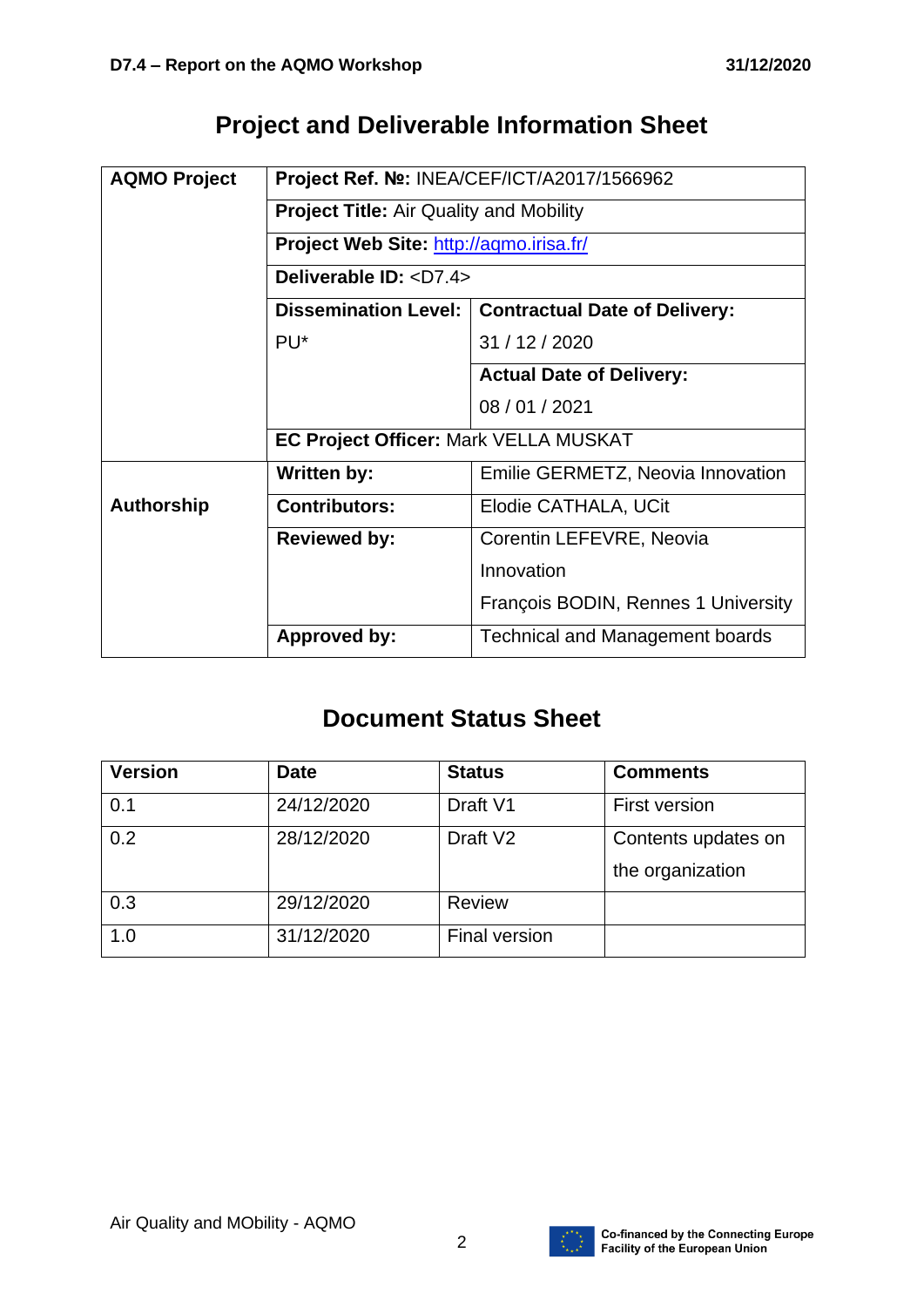## **Table of Contents**

### **Table of Figures**

## **List of Acronyms and Abbreviations**

- AQMO Air Quality and Mobility
- Q&As Questions and Answers
- R&I Research and Innovation

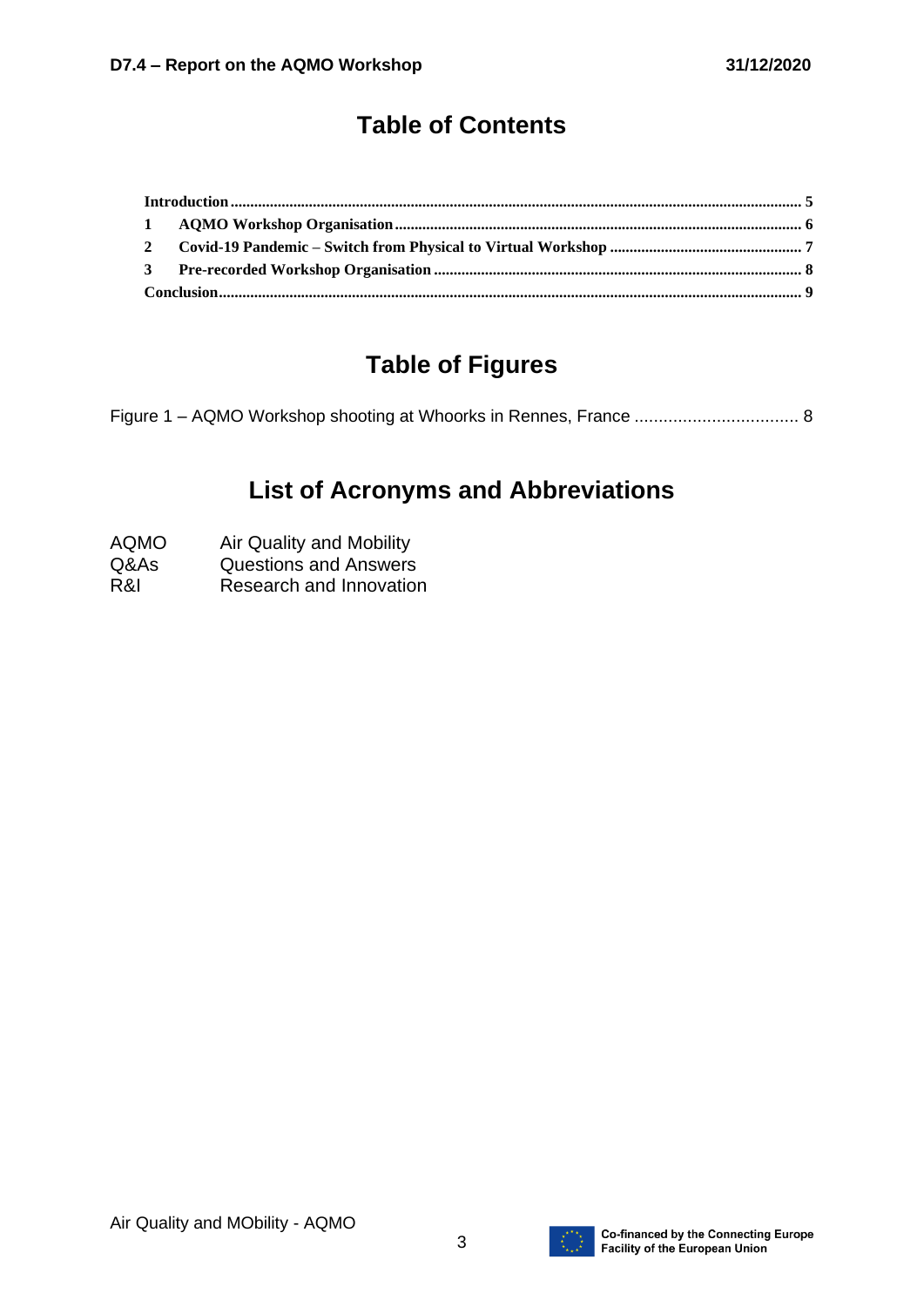#### **Executive Summary**

The AQMO project aims to develop an end-to-end platform integrating, in a common framework, air quality measuring, data analytics and pollution modelling and forecast to provide political executives and citizens.

At the beginning, the final dissemination action of the AQMO project was planned to be a two-day physical workshop that would have disseminated the project's results among several communities: air quality monitoring specialists, HPC experts…

Measures of restrictions taken in France and all over Europe due to the Covid-19 pandemic led to change this plan and organize a virtual workshop that was shooted in Rennes mid-December 2020.

This report provides details of the organisational effort that went into the preparation of the originally planned AQMO workshop. It describes how and why the team opted for a new format and how it has been thought to maximize the impact of the dissemination efforts.

The first dissemination of the virtual workshop will be done at the end of January 2021 through different platforms, among which the AQMO project website.

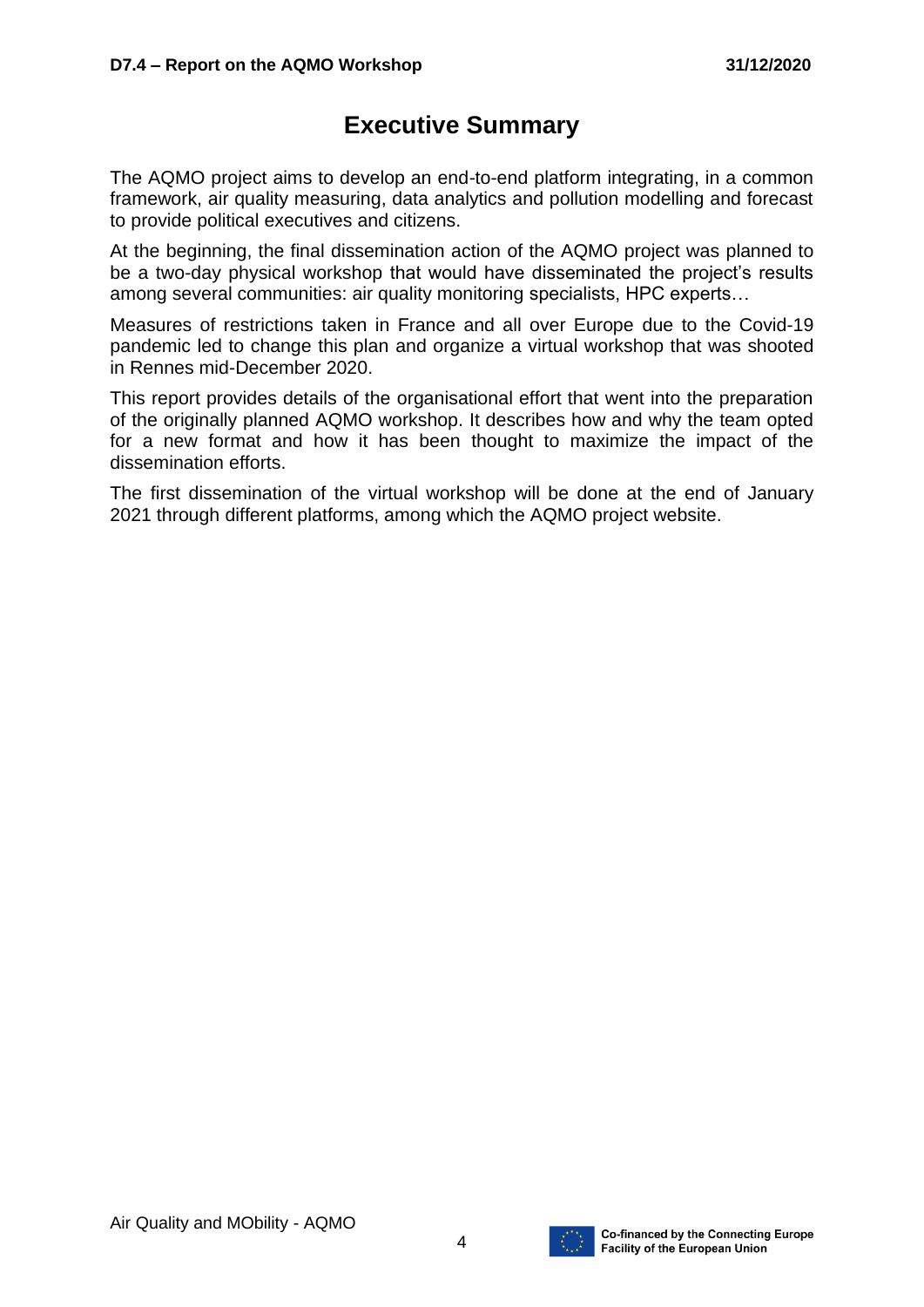#### <span id="page-4-0"></span>**Introduction**

The AQMO workshop was originally to be held as a collocated event to the InOut conference series organised in May in Rennes, France, while involving a large set of stakeholders, i.e. from industry, academia, and local authorities as well as citizens.

However, due to the restrictions associated with the Covid-19 pandemic, the project team decided, to postpone it until July 2020, and later until the autumn 2020, in the expectation of a significant improvement in the global situation, and on the other hand, to prepare this same workshop virtually in case of impossibility to maintain it on site.

Finally, as the global sanitary situation did not improve, it was decided to have this workshop professionally recorded in December 2020 instead of holding a live virtual one.

By involving just a few speakers from the project team and no audience, it allowed to still introduce the various project results through presentations and a round of preestablished Q&As, all while achieving an asynchronously presentable product that can be shared and reused by all partners within their respective channels.

During this workshop, all partners highlighted the results of projects and how they were obtained. They shared their expertise, explaining how they had contributed to the project and what they had gained from it in their own activities and for their future vision.

This report is organized around three sections: the first part briefly explains the partnership original plan, the second details the discussion and decisions made by the consortium in response to the restrictions' measures due to Covid-19 pandemic. The third section finally reports the organization of the virtual workshop.

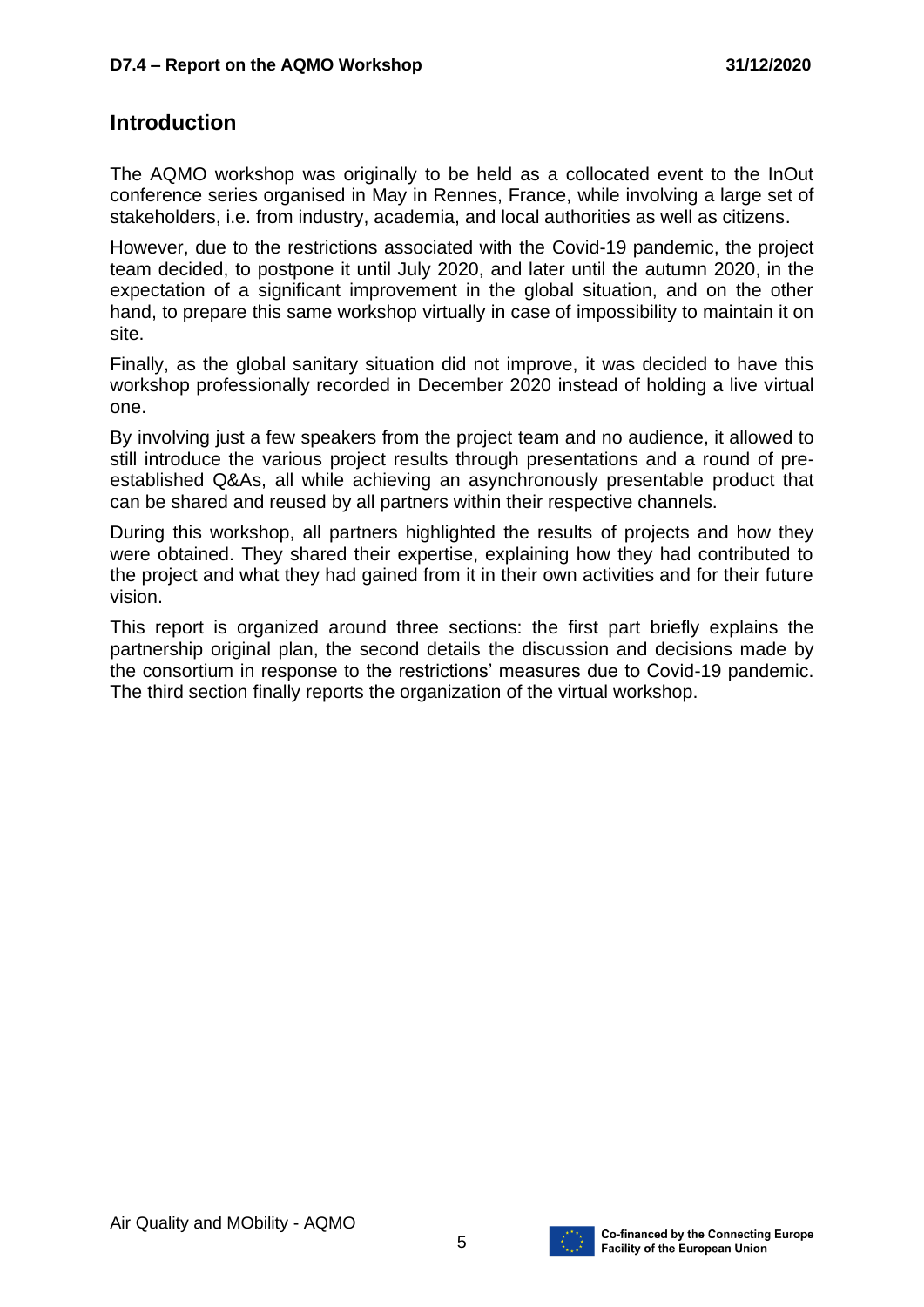#### <span id="page-5-0"></span>**1 AQMO Workshop Organisation**

As part of its dissemination strategy, the AQMO communication team aims to disseminate the project's results, maximize the project's impact, raise awareness for citizen and policy makers and ensure sustainability and extension of the platform after the end of the project.

For the last 2 years, the AQMO project team has participated in a large number of external events and conferences, aiming to share their progress within the partners' communities and expand the project's networks.

With this same objective in mind, the team was in charge of organising an AQMO workshop which would gather key stakeholders (e.g academia, industry, policy makers) in order to present a live demonstration of the platform developed and share the latest results with the global community.

The original idea was to separate the workshop in 2 to 3 specific aspects over two half-days, in order to reach the project's various target audiences: scientists, users and the wider public.

As a complementary part of the "technical" section of this workshop, a physical event gathering citizens and representatives from local authorities (from the Rennes metropolitan area and beyond) was to be held in May 2020 in Rennes (France), taking advantage of the annual InOut conference series organised at the same time to maximize its visibility.

As this major event is organised by the project partner Rennes Métropole for stakeholders to exchange about mobility, test innovations and witness full-scale experimentations, this naturally appeared as a crucial opportunity for AQMO to spread the word and disseminate its results for potential replication in Europe.

The AQMO team has been regularly in contact with the InOut event coordinator in order to ensure the proper connection of the two events.

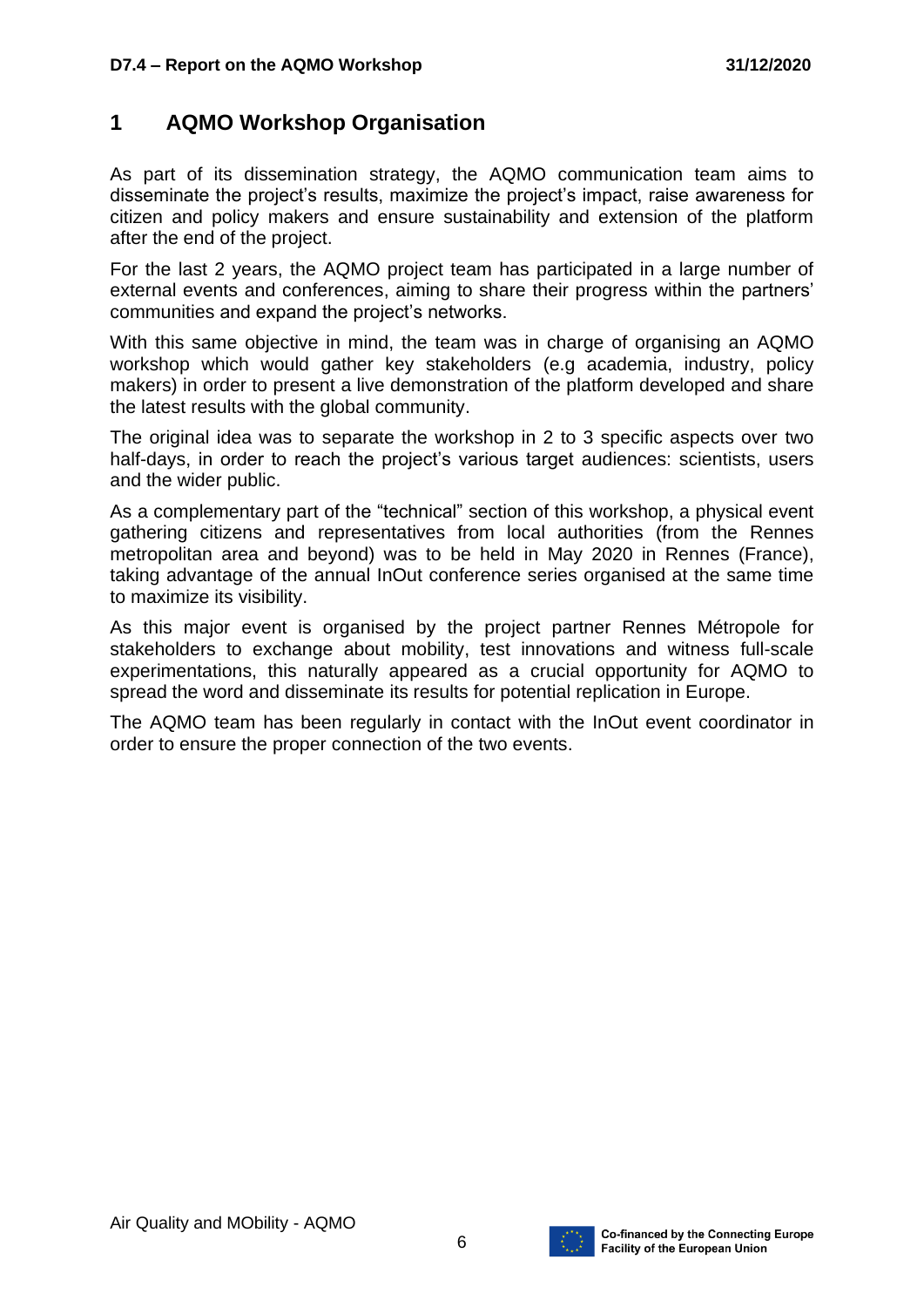#### <span id="page-6-0"></span>**2 Covid-19 Pandemic – Switch from Physical to Virtual Workshop**

As the Covid-19 restrictions intensified at the French level, InOut as well as all major European events relevant for AQMO (such as the EuroHPC Summit Week) were cancelled and/or postponed.

The quarantine measures in place disturbed the course of the project's progress and its various on-going campaigns (sensors installation on buses, data collection and processing etc.). That's why the team decided to first postpone its AQMO workshop in July 2020, in the expectation of a significant improvement in the global situation; meanwhile requesting a project extension for an opportunity to prepare for better end-of-project dissemination conditions at a later date in Autumn 2020.

The team continued organising its workshop, with a narrowed audience in mind, and started looking for venues in Rennes still. After listing our main requirements and needs, we gathered a few venue suggestions (i.e Le Couvent des Jacobins and Les Ateliers du Vent) as well as draft agendas to be discussed with the rest of the consortium. Meanwhile, the AQMO partners contributed to put together a list of potential invitees to the workshop.

After comparing the venues considered, the team decided to hold on the one hand, the technical parts of the workshop on project partners' premises, in order to optimise the event expenditure, and on the other hand, to welcome attendees from the wider public in a venue benefiting from more space, to ensure that the event would take place in as safe as possible sanitary conditions.

Later, as the global sanitary situation did not improve over the 2020 second and third trimester and because of the impossibility to have relatively large gatherings on site, the AQMO team decided to switch formats to hold a live virtual workshop in Autumn 2020.

As the year went by, the overall R&I community seemed to start suffering from Zoom burnout. The consortium then finally adapted its decision and opted for organising a pre-recorded physical event with a small panel, and which would then be fully accessible to all stakeholders via AQMO channels and partners. The other advantage of this format was its reproducibility and flexibility.

To ensure the best possible quality for its pre-recorded event, the AQMO team decided to work with professional video makers.

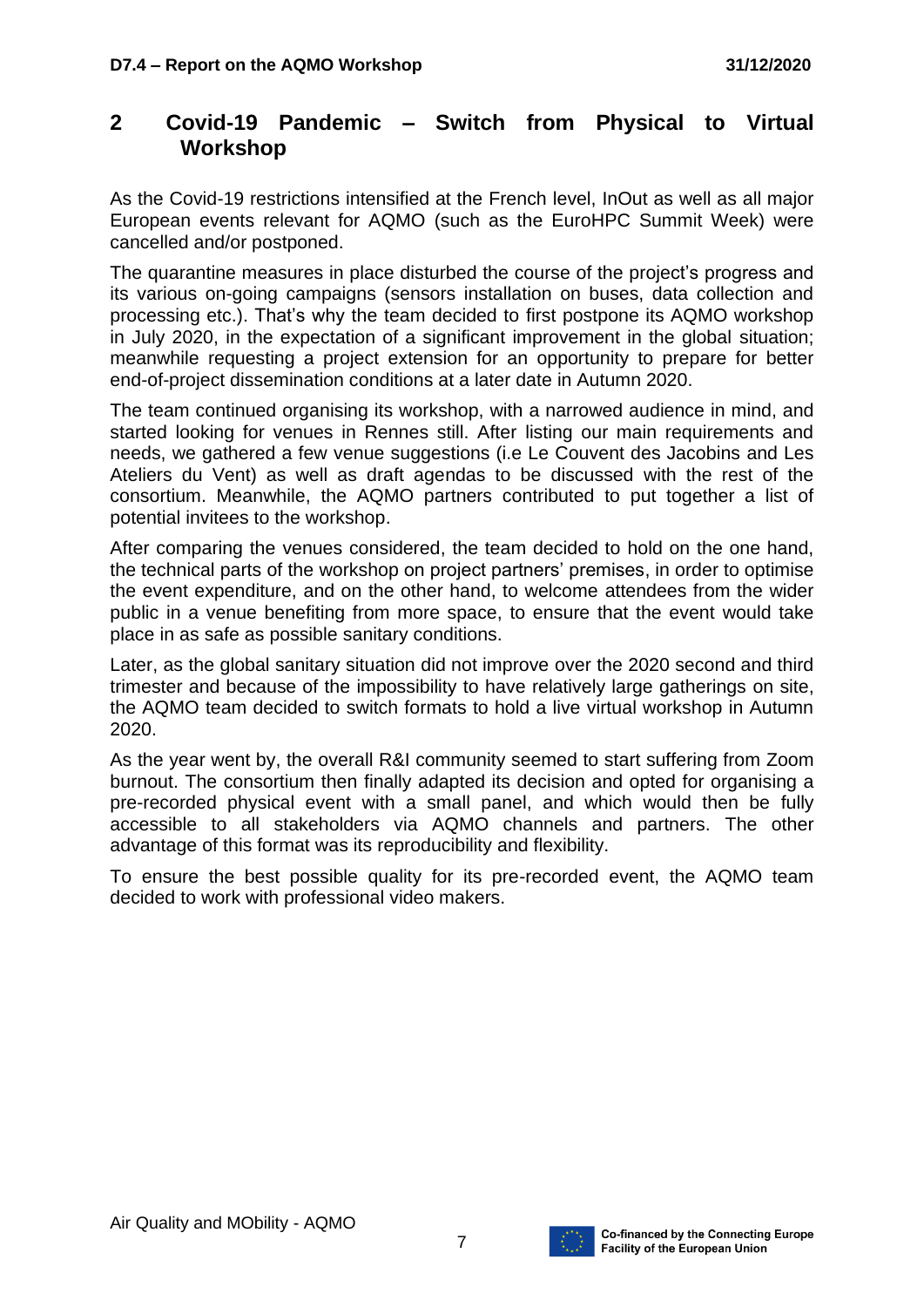#### <span id="page-7-0"></span>**3 Pre-recorded Workshop Organisation**

Following the decision to switch to a professionally pre-recorded workshop, the AQMO consortium commissioned Eddy Tertrais and his film crew to carry out this action.

The recording took place in Rennes as originally planned. The place chosen as the setting for this workshop was Whoorks.

Whoorks provides workspaces, either private or shared, for a chosen period of time. Each centre offers common areas, with coffee corners, meeting rooms and even an agora, a real conversation space that can accommodate up to a hundred people.

The AQMO coordinators received their proposal soon after for revision, concluded it was perfectly appropriate, matched all requirements and fit the budget allocated for this action (i.e. for private meeting, lunch on premise and filming space) and engaged in the contracting process with them.

The shooting of the AQMO workshop took place on 17 December 2020. The video is set to be finalised and published through all project's and project partners' channels by February 2021.



**Figure 1 – AQMO Workshop shooting at Whoorks in Rennes, France**